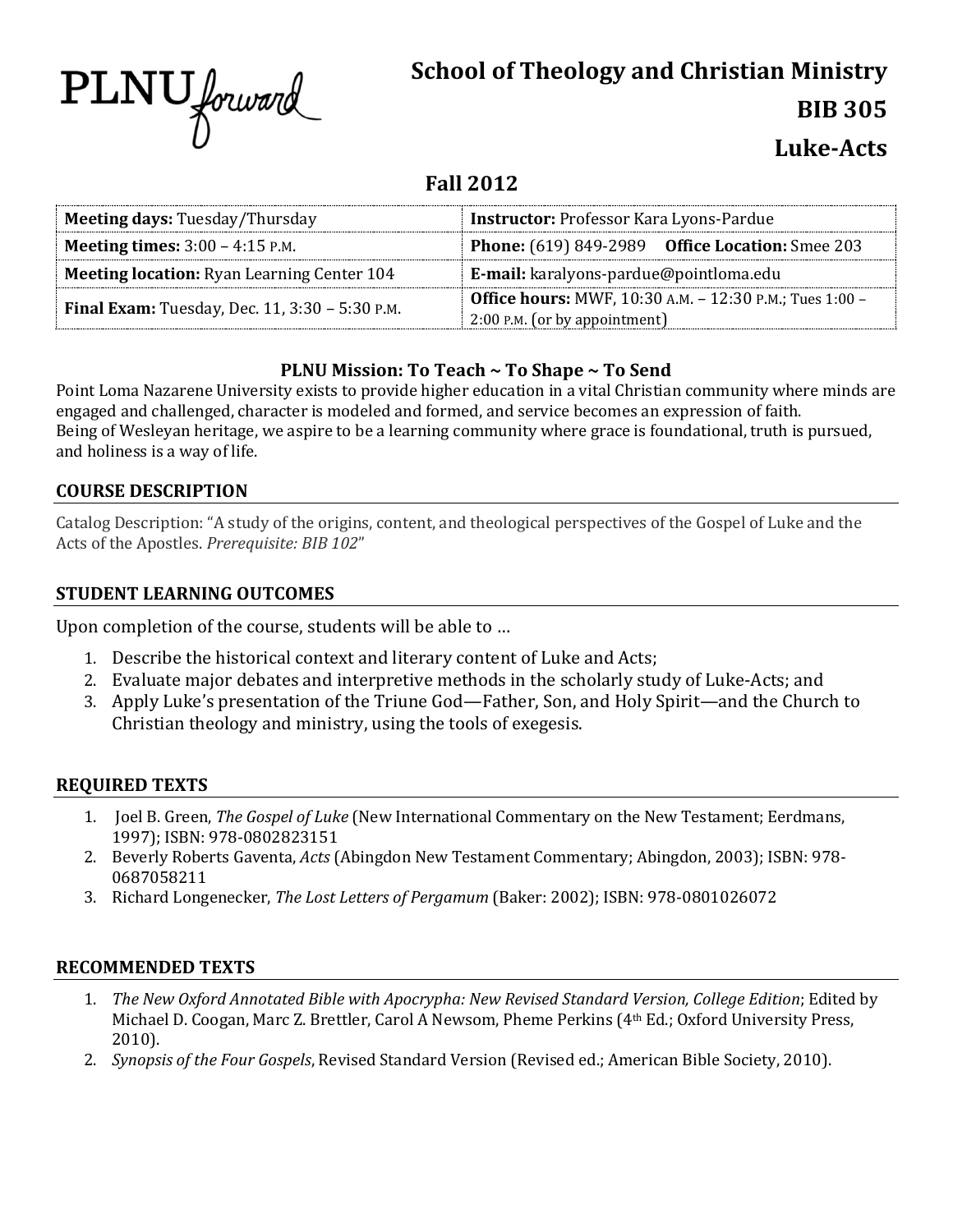#### **ATTENDANCE AND PARTICIPATION**

Regular and punctual attendance at all classes is considered essential to optimum academic achievement. In this course, a significant portion of the grade is based on participation. Additionally, as per PLNU policy, if the student is absent from more than 10 percent of class meetings, the faculty member has the option of filing a written report that may result in de-enrollment. If the absences exceed 20 percent, *even if the absences are school-approved individually*, the student will be de-enrolled without notice. If the date of de-enrollment is past the last date to withdraw from a class, the student will be assigned a grade of W or WF consistent with university policy in the grading section of the catalog. See **Academic Policies** in the undergrad student catalog.

#### **INCOMPLETES AND LATE ASSIGNMENTS**

All assignments are to be submitted/turned in by the beginning of the class session when they are due, as indicated by the schedule below.

#### **ACADEMIC DISHONESTY (i.e., cheating or plagiarism)**

The university catalog spells out at great length the actions that constitute a breach of Academic Honesty (See [Academic Honesty\)](http://catalog.pointloma.edu/content.php?catoid=8&navoid=864%23Academic_Honesty). These include cheating, plagiarism, falsification, aiding academic dishonesty, and malicious intent. The PLNU catalog includes lengthy descriptions of each, which each student should read for greater understanding. The infractions and stated response policy of the university is the policy of this professor: an incident of academic dishonesty will result in failure of the assignment (at minimum) and possibly failure of the course. *Professor Lyons-Pardue believes when a student commits academic dishonesty—cheating or plagiarizing he/she insults the professor and betrays his/her peers. Worse damage is done to the student's own character and education. The professor may pursue the highest penalties for the offense.*

#### **INCLUSIVE LANGUAGE**

The School of Theology and Christian Ministry is committed to the equality of women and men. Recognizing that people have often used the English language in ways that imply the exclusion or inferiority of women, the school urges students, faculty, and staff to avoid sexist language in public discourse, in classroom discussion, and in their writings. Thus, terms like "man" or "mankind" or the pronoun "he," should not be used to refer to all humans. Instead "humanity," "humans," and "he or she" better acknowledge women as full persons.

#### **ACADEMIC ACCOMMODATIONS**

While all students are expected to meet the minimum academic standards for completion of this course as established by the instructor, students with disabilities may require academic accommodations. Once the student has filed with the **Disability Resource Center** (DRC), and has spoken to the professor, the instructor will follow the accommodations that the DRC recommends for the student. For more information, se[e Academic Policies](http://www.pointloma.edu/experience/academics/catalogs/undergraduate-catalog/point-loma-education/academic-policies) in the undergrad student catalog.

#### **FERPA POLICY**

In compliance with federal law, neither PLNU student ID nor social security number should be used in publicly posted grades or returned sets of assignments without student written permission. This class will meet the federal requirements by distributing all grades and papers individually. Also in compliance with FERPA, you will be the only person given information about your progress in this class unless you have designated others to receive it in the "Information Release" section of the student portal. See [Policy Statements](http://www.pointloma.edu/experience/academics/catalogs/undergraduate-catalog/policy-statements) in the undergrad student catalog.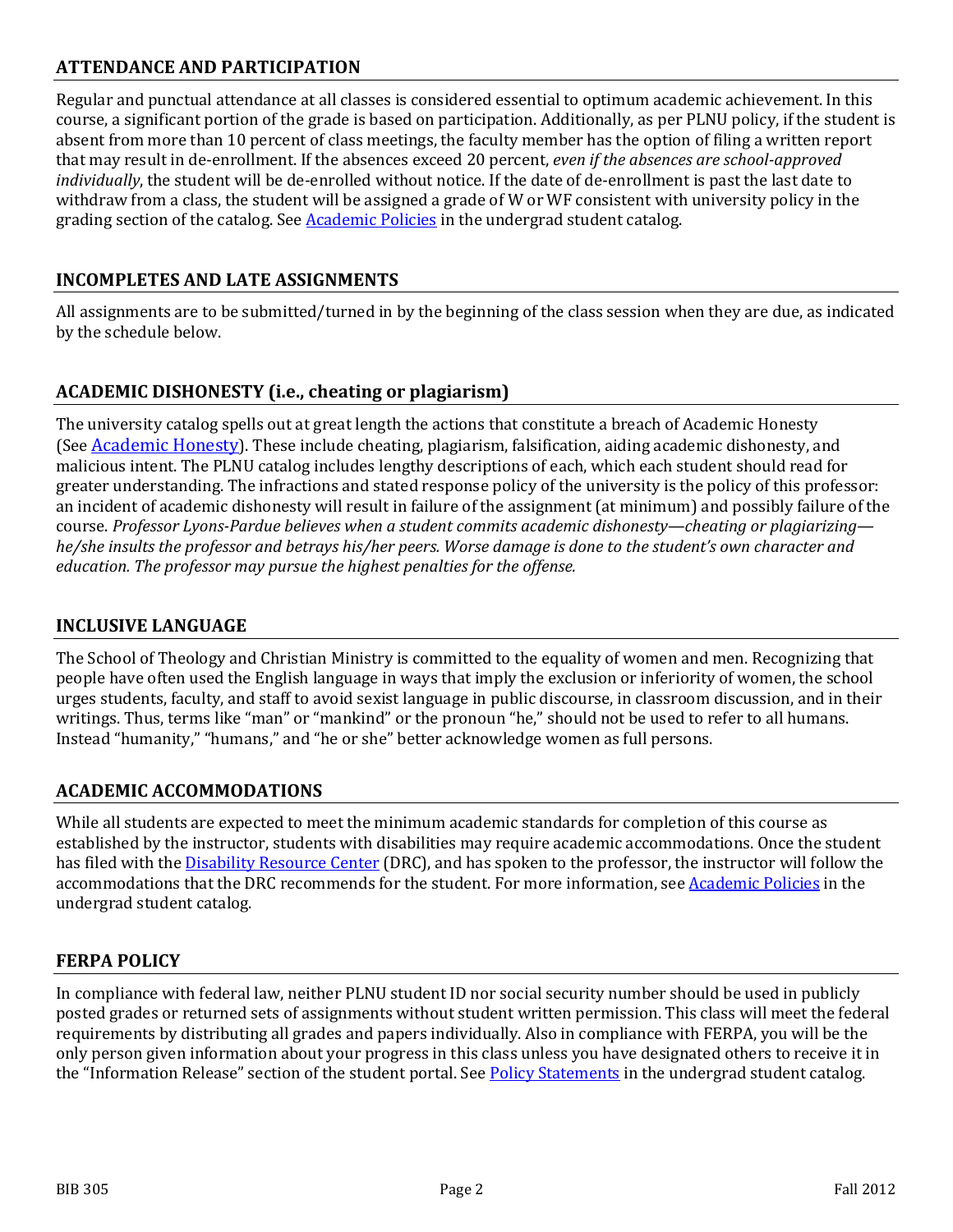#### **FINAL EXAMINATION POLICY**

This course's final exam is scheduled **for Tuesday, Dec. 11, 3:30 – 5:30 P.M.** (See the [Class Schedules](http://www.pointloma.edu/experience/academics/class-schedules) site.) Absolutely no requests for early examinations or alternative days will be approved.

#### **USE OF TECHNOLOGY**

Students are encouraged to use technology, especially the Eclass site, for learning and communication outside of class. *In class, however, the professor has banned the use of electronic devices*, except by permission or in the case of specific need. (Please speak to Prof. Lyons-Pardue if you require a laptop for learning purposes and accommodations can be made.) For the sake of optimal student learning, and knowing the distractions available with just one click, you may not use laptops, iPads, or any mobile phone during class. You're welcome.

#### **ASSESSMENT AND GRADING**

| <b>Assessment Item</b>                   | % of Total GRADE    |  |  |
|------------------------------------------|---------------------|--|--|
| Attendance and Discussion Participation  | $30\% = 300$ points |  |  |
| Content Examination                      | $20% = 200$ points  |  |  |
| <b>Reports: Article and Book Reports</b> | $20% = 200$ points  |  |  |
| <b>Exegetical Paper</b>                  | $30\% = 300$ points |  |  |

**Attendance and Discussion Participation** is collectively worth 30% of total grade and is assessed in two parts.

Readings are assigned by the week and readings are to be completed by Tuesday at class time. Tuesday's class sessions will have—of the two weekly meetings—more professorial direction. Thursday classes will depend, in large part, on student leadership and direction of the discussion (based, in part, on report presentations and on the questions submitted). [Fulfills Outcomes #1-3] presentations and on the questions submitted).

- 1) The first 15% is basic attendance (points will be subtracted for excessive tardiness) and in-class discussion. Credit for discussion participation includes preparation for class, discussion during class that remains on topic, thoughtful engagement of fellow classmates' questions and book reviews, evidence of reading in response to the instructor's questions, and participation in in-class exercises.
- 2) The second 15% is assessed based on the timely submission of **Discussion Questions** over the week's allclass assigned readings every week by Monday evening 10 p.m. via Eclass site. (See course schedule below.) The student must submit at least 3 questions each week, 10 out of 11 assigned weeks (i.e., 1 week off or 1 lowest scores dropped; The Chapter Summary Activity—see 2a below—cannot be dropped). The questions are to be posted to the course's Discussion Board on Eclass (more details are listed there). The quality of the questions—that is, their representation of thorough reading and awareness of significant interpretive issues—will determine the student's score.
	- a. Weeks 2 and 4 will substitute a Chapter Summary Activity ("Fast Forward") for discussion questions.

**Content Examination** (worth 200 points) consists of two parts: A) 50 total Matching and Ordering Questions based on the content of Luke-Acts; B) 10-20 short answer and essay questions treating<br>introductory matters on Luke-Acts, based on text and in-class discussions. [Fulfills Outcome #1] introductory matters on Luke-Acts, based on text and in-class discussions.

**Reports** (worth 200 points) may be selected by the student in consultation with the professor. This ongoing learning exercise serves to introduce a diverse body of scholarly literature and topics to the class, while holding each student responsible for educating her classmates. Book options will represent a range of views and should not be confused with the opinion of the instructor. Each student must present summaries in class that will enrich the education of his/her fellow students and contribute to a rich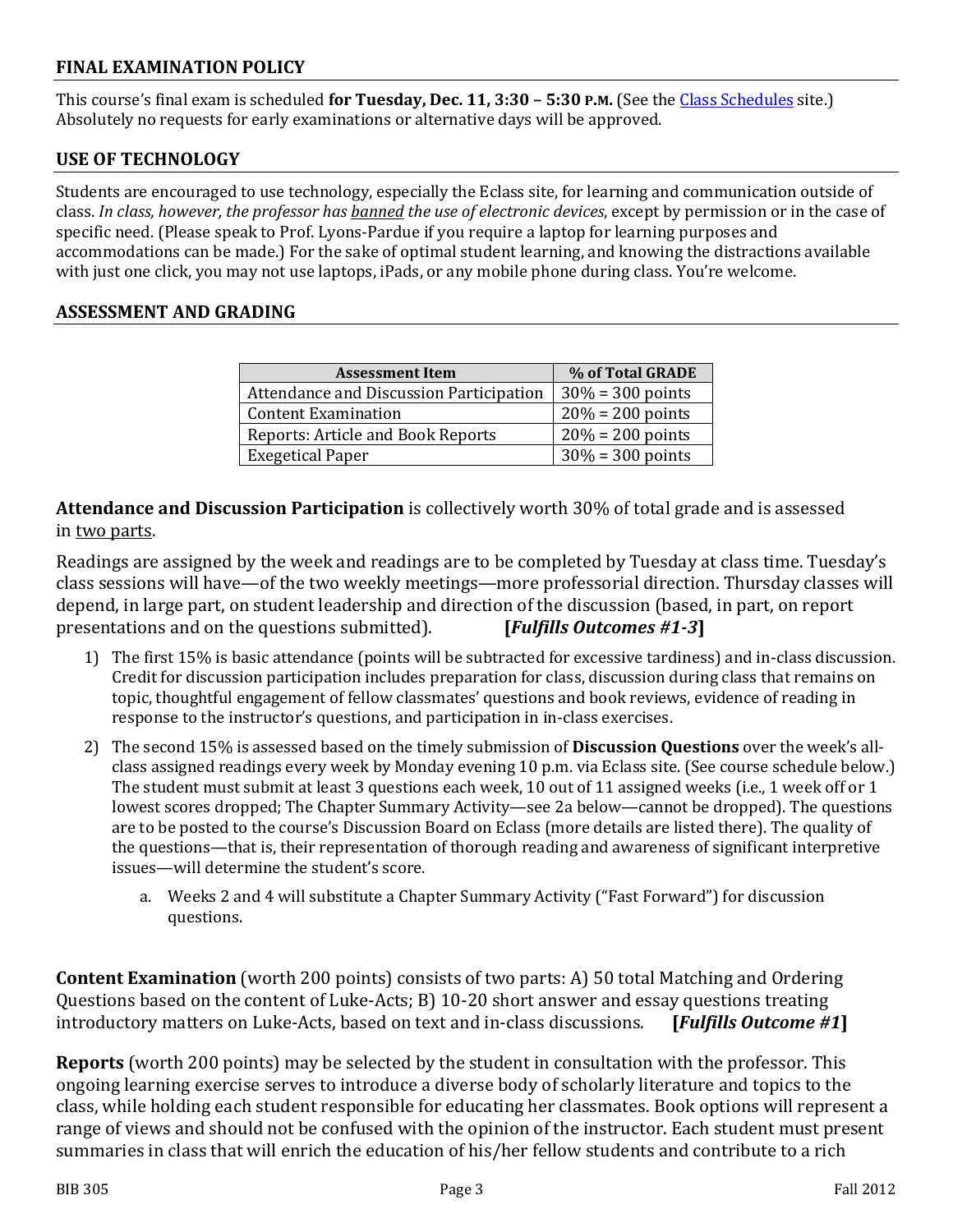compendium of resources for studying Luke-Acts. *Remember that a report or summary is not a line-by-line paraphrase or condensation of the original.* Instead, by summarizing in your own words and presenting the information according to your assessment, you can demonstrate your own analysis of the original.<br>Report presentations will happen (mostly) on Thursday class meetings. [Fulfills Outcome #2] Report presentations will happen (mostly) on Thursday class meetings.

The reports required are:

- 1) **1 Dictionary Article Abstract** (50 points): Summarize the subject in 250-300 words based on research in a specified Bible Dictionary. (An example will be provided on Eclass.) You should make a copy of your abstract for each class member and the professor. Half of the grade for the assignment will be based on the quality and comprehensibility of the in-class presentation (3-5 minutes). The second half of the grade will be based on the submitted abstract; including the quality of writing, comprehension of the topic, and selection of salient information for presentation.
- 2) **1 Book Report** (150 points): The student will choose one book from the list provided. On the list are treatments Luke and Acts, individually and as a literary pair, and monographs employing a variety of interpretive methods to the texts. The list ranges from old classics of New Testament interpretation to recent best-selling studies. The book report should be 1,450 – 1,500 words long. The majority of the paper should be devoted to representing the author's aims and argument, as well as providing a "roadmap" to the book's contents. Although the student's opinion regarding the book's contributions and detriments (not mere generalizations) are expected, one's judgment should comprise no more than 20% of the paper's total length. A student will present a summary of the book's contents, examples of the author's arguments, and an evaluation of the book's contribution (*not* reading from the report aloud) to his classmates, which should last 7-10 minutes. The professor and students will have a period for questions afterward. More information on the assignment and grading criteria will be provided in the first several weeks of class.

The **Final Exegetical Paper** (worth 300 points) is a staple of biblical studies, which forms the basis for many practical ministry applications (sermons, Bible Studies). The exegetical paper examines the contexts, wording, and theological significance of a specific passage of Scripture. Students must select a passage (preferably between 3-10 verses) found in Luke or Acts, preferably with a tie to the other book as well. Biblical Studies majors are encouraged to utilize original language resources. The student must meet with the instructor to decide on and discuss his/her chosen passage by the end of Week 8. More information on the assignment and grading criteria will be provided in the first several weeks of class. **[***Fulfills Outcomes #1-3***]**

| <b>Points</b> | Grade | <b>Points</b> | Grade |
|---------------|-------|---------------|-------|
| 94-100%       |       | 73-76%        |       |
| 90-94%        | А-    | 70-72%        |       |
| 87-89%        | B+    | 67-69%        | D+    |
| 83-86%        | В     | 63-66%        |       |
| 80-82%        | B-    | 60-62%        |       |
| 77-79%        |       | 59% and below |       |
|               |       |               |       |

*Letter grades will be assigned according to the following scale:*